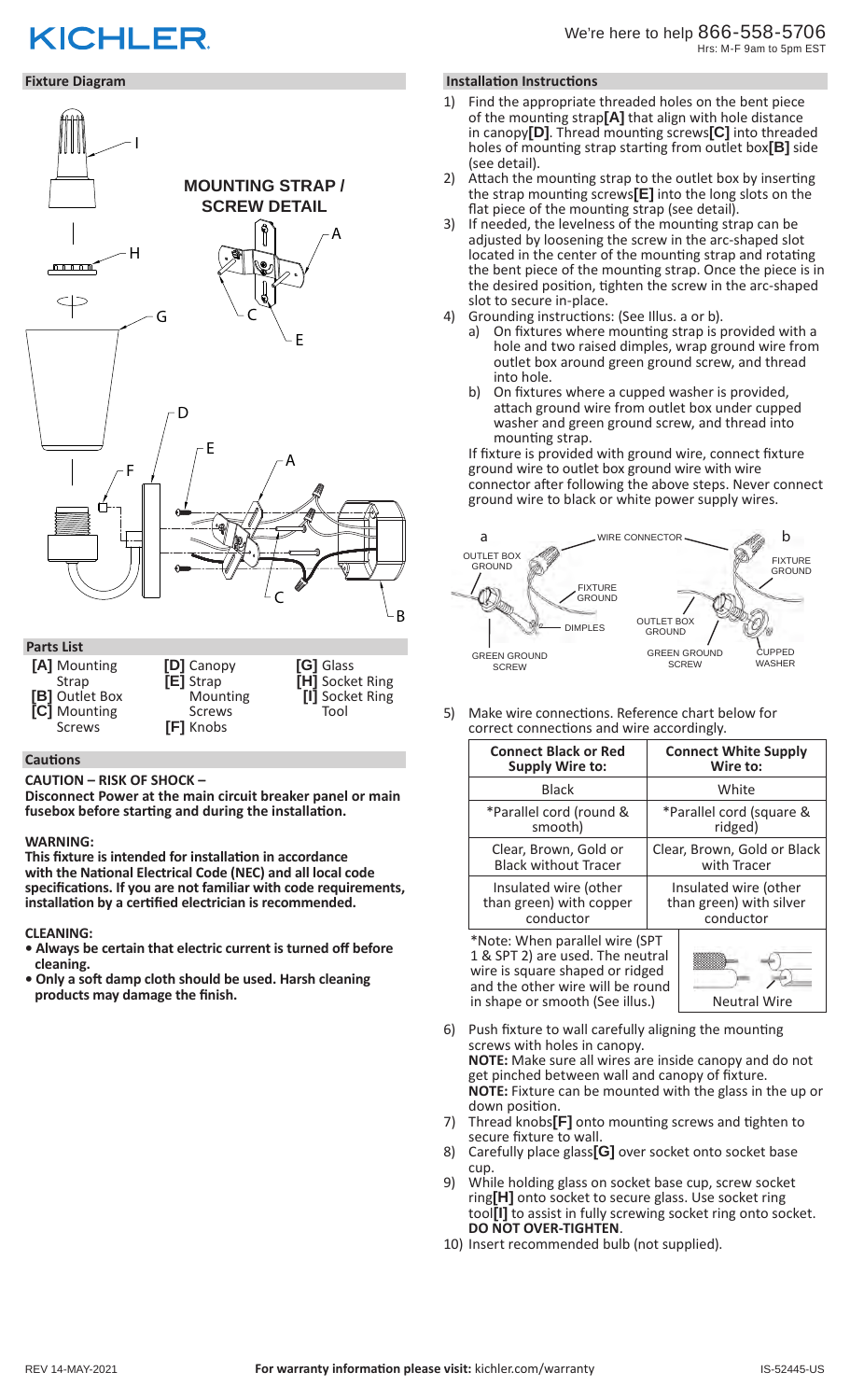# **KICHLER**

# **Diagramme d'appareils**



Douille **[I]** Outil pour Bague à Douille

## **Précautions**

**[C]** Vis de Montage

**ATTENTION – RISQUE DE DÉCHARGES ÉLECTRIQUES - Couper le courant au niveau du panneau du disjoncteur du circuit principal ou de la boîte à fusibles principale avant de procéder à l'installation.**

L'étrier **[F]** Boutons

## **ATTENTION:**

**Ce luminaire doit être installé conformément aux codes d'électricité nationaux (NEC) et satisfaire toutes les spécifications des codes locaux. Si vous ne connaissez pas les exigences de ces codes, il est recommandé de confier l'installation à un électricien certifié.**

**NETTOYAGE :** 

- **Soyez toujours certain que l'alimentation électrique du luminaire est fermée avant le nettoyage.**
- **N'utilisez qu'un chiffon doux humide. Les produits de nettoyage acides/abrasifs peuvent endommager le fini.**

# **Instructions d'installation**

- 1) Localisez les trous taraudés appropriés sur la pièce recourbée de l'étrier de montage**[A]**, qui s'alignent sur la distance de trou dans le cache**[D]**. Serrez les vis de montage**[C]** dans les trous taraudés en commençant par le côté de la boîte à prises**[B]** (voir détails).
- 2) Fixez la l'étrier de montage à la boîte à prises en insérant les vis de fixation de l'étrier**[E]** dans les longues fentes sur la pièce plate de l'étrier de montage (voir détails).
- 3) Si nécessaire, la mise à niveau de l'étrier de montage peut être ajustée en desserrant la vis dans la fente en forme d'arc située au centre de l'étrier de montage et en faisant tourner la pièce pliée de l'étrier de montage. Une fois que la pièce est dans la position souhaitée, serrez la vis dans la fente en forme d'arc pour la fixer.
- 4) Connecter les fils. Se reporter au tableau ci-dessous pour faire les connexions.

| Connecter le fil noir ou                                                                                                                                                    | Connecter le fil blanc de      |
|-----------------------------------------------------------------------------------------------------------------------------------------------------------------------------|--------------------------------|
| rouge de la boite                                                                                                                                                           | la boîte                       |
| A Noir                                                                                                                                                                      | A Blanc                        |
| *Au cordon parallèle (rond                                                                                                                                                  | *Au cordon parallèle (à        |
| et lisse)                                                                                                                                                                   | angles droits el strié)        |
| Au transparent, doré,                                                                                                                                                       | Au transparent, doré,          |
| marron, ou noir sans fil                                                                                                                                                    | marron, ou noir avec un til    |
| distinctif                                                                                                                                                                  | distinctif                     |
| Fil isolé (sauf fil vert) avec                                                                                                                                              | Fil isolé (sauf fil vert) avec |
| conducteur en cuivre                                                                                                                                                        | conducteur en argent           |
| *Remarque: Avec emploi d'un<br>fil paralléle (SPT 1 et SPT 2). Le<br>fil neutre est á angles droits ou<br>strié et l'autre fil doit étre rond<br>ou lisse (Voir le schéma). | <b>Fil Neutre</b>              |

5) Poussez le luminaire vers le mur en alignant soigneusement les vis de montage avec les trous dans le cache.

**REMARQUE :** Assurez-vous que tous les fils sont à l'intérieur du cache et ne sont pas pincés entre le mur et le cache du luminaire. **REMARQUE :** Le luminaire peut être installé avec le verre

en haut ou en bas.

- 6) Vissez les boutons**[F]** sur les vis de montage. Serrez pour fixer le luminaire au mur.
- 7) Placez soigneusement le verre**[G]** sur la douille sur la coupelle de base.
- 8) Tout en tenant le verre sur la coupelle de la base de la douille, vissez la bague à douille**[H]** sur la douille pour fixer le verre. Utilisez l'outil pour bague à douille**[I]** pour bien visser la bague à douille sur la douille. **NE PAS**
- 9) Installer le ampoule recommandée (non fournie).